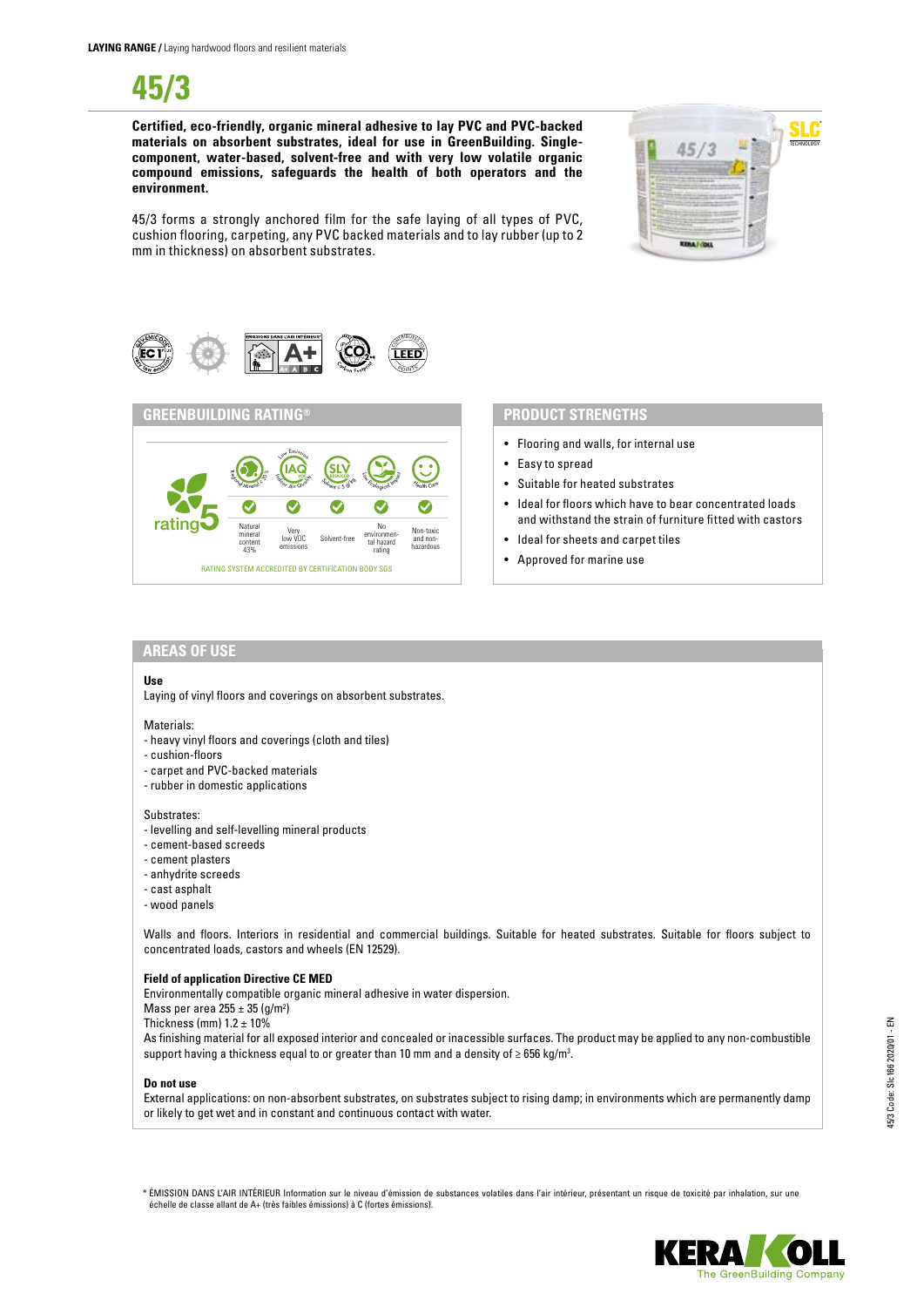# **INSTRUCTIONS FOR USE**

#### **Preparation of substrates**

Substrates must be compact, solid, level, smooth and absorbent. They must also be dimensionally stable, non-deformable, dry, clean and free of any rising moisture, cracks, dust and detaching substances.

Cement-based substrates must have residual moisture at a maximum of 2.5% or 2%, in case of under floor heating.

Anhydrite substrates must have residual moisture of a maximum of 0.5% or 0.2% in case of under floor heating.

Cement-based screeds with dusty surface, flaky or weak parts must be treated with Primer A Eco. Always treat heated subfloors with Primer A Eco.

Uneven or excessively rough substrates must be adjusted and/or corrected with suitable products such as Keralevel® Eco Ultra, Keratech® Eco, Keratech® Eco Plus, or Keralevel® Eco.

Anhydrite substrates must be prepared according to the manufacturer's instructions and treated with Primer A Eco.

Cast asphalt substrates must always be treated with Primer A Eco and must be finished with suitable products such as Keralevel® Eco Ultra, Keratech® Eco, Keratech® Eco Plus, or Keralevel® Eco.

#### **Preparation**

The product is ready-to-use. Mix before use.

#### **Application**

Apply 45/3 evenly over the substrate using a roller or a suitable notched trowel (spreader no. 1 or no. 3) and make sure that any dust residues are completely mixed in with the adhesive. Apply the adhesive to the substrate; leave to evaporate properly then lay coverings on wet or sticky adhesive. Massage the covering carefully to make sure it makes full contact with the adhesive. When working with coverings that are not very ductile, massage them again once the adhesive has reached a satisfactory level of initial setting.

### **Cleaning**

Clean tools with water immediately. After 45/3 has hardened it can only be removed mechanically.

## **SPECIAL NOTES**

Do not use at temperatures below +10 °C or in air humidity of more than 75%.

At low temperatures, the adhesive and covering must be allowed to adjust to the local conditions first. In addition to the above information, installation instructions provided by the manufacturer of the floor coverings used must also be followed, along with the technical sheets applicable to other products mentioned.

## **ABSTRACT**

*The certified laying of floors and coverings in PVC, cushion-floors, carpet and PVC-backed materials, rubber for domestic use, must be carried out using single-component, eco-friendly organic mineral adhesive, GreenBuilding Rating® 5, such as 45/3 by Kerakoll Spa. The substrate must be permanently dry, even, smooth and absorbent, compact, free from any loose debris, clean and cured, and the shrinkage stage already completed. For laying, a \_\_\_\_ toothed spreader must be used for an average coverage of ≈ \_\_\_ g/m2 .*

# **TECHNICAL DATA COMPLIANT WITH KERAKOLL QUALITY STANDARD**

| pearance                          | beige paste                                                               |
|-----------------------------------|---------------------------------------------------------------------------|
| Pack                              | 18 ka buckets                                                             |
| Shelf life                        | $\approx$ 12 months in the original packaging                             |
| Warning                           | Protect from frost, avoid direct exposure to sunlight and sources of heat |
| Temperature range for application | from +10 $^{\circ}$ C to +30 $^{\circ}$ C                                 |
| Evaporation time                  | $\approx$ 10 min. or nothing on absorbent substrates                      |
| Open time                         | $\approx$ 30 min. depending on the amount applied and evaporation time    |
| Foot traffic                      | immediate (softly)                                                        |
| Interval before normal use        | $\approx$ 24 – 48 hrs                                                     |
| Coverage                          | $\approx 300 - 400 \; \text{q/m}^2$                                       |